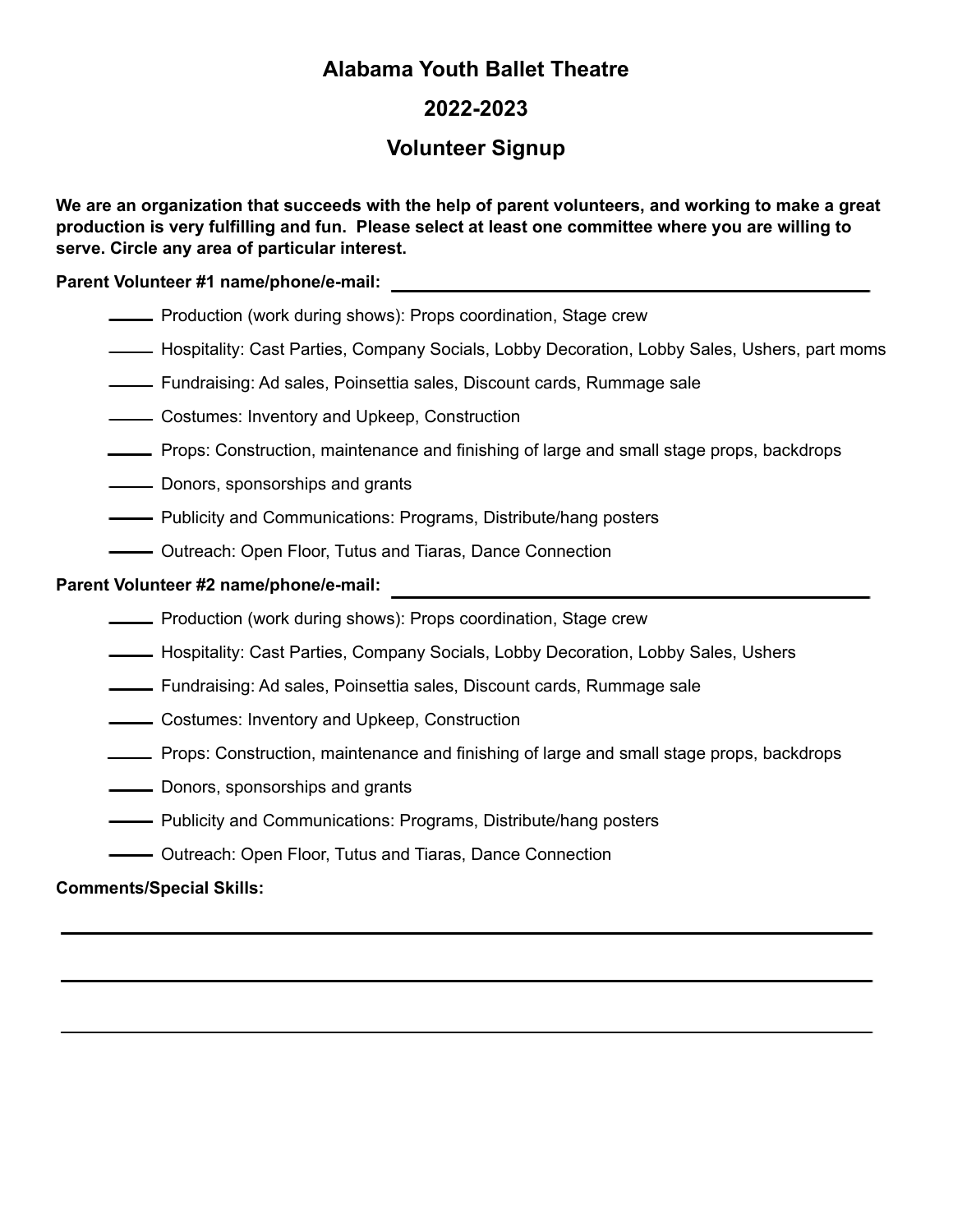# 2022-23 AYBT Company Registration

| City:<br><u> 1980 - Johann Barbara, martxa alemani</u> ar a | State:                                                                     | Zip:                                                                                                                       | <u> 1989 - Johann Barbara, martin amerikan basal dan berasal dan berasal dalam basal dan berasal dalam berasal da</u> |
|-------------------------------------------------------------|----------------------------------------------------------------------------|----------------------------------------------------------------------------------------------------------------------------|-----------------------------------------------------------------------------------------------------------------------|
|                                                             | Home Phone: <u>Call Phone:</u> Cell Phone:                                 |                                                                                                                            | the control of the control of the control of the control of the control of the control of                             |
|                                                             |                                                                            |                                                                                                                            |                                                                                                                       |
|                                                             |                                                                            |                                                                                                                            |                                                                                                                       |
|                                                             |                                                                            |                                                                                                                            |                                                                                                                       |
| City:                                                       | State:                                                                     | Zip:                                                                                                                       |                                                                                                                       |
| Home Phone:                                                 | Cell Phone:<br>the control of the control of the control of the control of | <u> 1989 - Johann Stoff, amerikansk politiker (d. 1989)</u>                                                                |                                                                                                                       |
|                                                             |                                                                            |                                                                                                                            |                                                                                                                       |
|                                                             |                                                                            |                                                                                                                            |                                                                                                                       |
|                                                             |                                                                            |                                                                                                                            |                                                                                                                       |
|                                                             |                                                                            |                                                                                                                            |                                                                                                                       |
|                                                             |                                                                            |                                                                                                                            |                                                                                                                       |
|                                                             |                                                                            |                                                                                                                            |                                                                                                                       |
| Dancer's email address:                                     |                                                                            | <u>and the contract of the contract of the contract of the contract of the contract of the contract of the contract of</u> |                                                                                                                       |
|                                                             |                                                                            |                                                                                                                            |                                                                                                                       |
|                                                             |                                                                            |                                                                                                                            |                                                                                                                       |
|                                                             | Use the above information for the student directory                        |                                                                                                                            |                                                                                                                       |
|                                                             | Please do not publish my address in the student directory                  |                                                                                                                            |                                                                                                                       |
|                                                             | Please do not publish my phone number in the student directory             |                                                                                                                            |                                                                                                                       |

*purposes.*

Signature of Parent of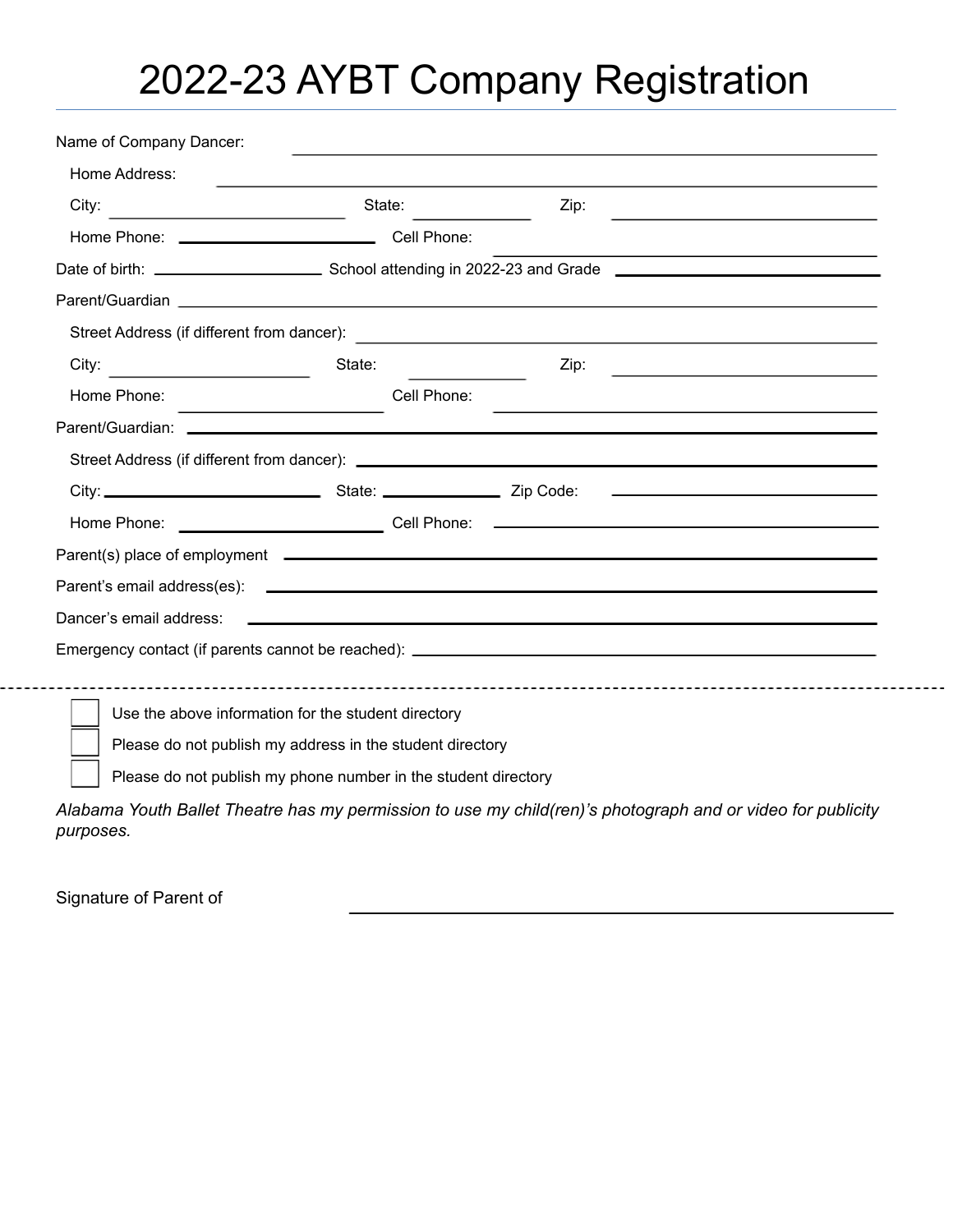## **AYBT 2022-2023 Company Agreement**

## **By signing this contract, both the dancer and guardian (if dancer is a minor) agree to fulfill ALL parts listed below.**

*Note: The Company year begins July 1, 2022.*

#### **Part A: Pay Company dues of \$500**

- The \$50 fee that is paid at auditions is applied to dues payment. This amount is due on August 15, 2022, and no later than August 29, 2022. Make checks payable to AYBT.
- The remaining payment of \$450 must be made by August 31, 2022
- If you would like to make multiple payments for remaining dues, please follow the outline below: Pay \$150 by September 15, 2022 Pay \$150 by October 15, 2022 Pay \$150 by November 15, 2022

Part B: Make a \$300 donation to AYBT OR raise a minimum of \$300 in fundraising for AYBT. (See *Appendix A for specific details on fundraising credit.)* If making the \$300 donation to AYBT, this needs to be completed by December 15, 2022. If fundraising, \$200 of the \$300 should be completed by December 15, 2022. All fundraising needs to be completed by May 31, 2023. *Note: In-kind donations do not count toward Part B Company Agreement. In-kind donations are greatly appreciated and fulfill grant requirements. Continue to log* in-kind donations on the "Sponsorship" page of the website to receive tax deductible receipts and to be acknowledged *in performance programs.*

**Part C. Give a minimum of 20 volunteer hours.** Hours can be earned by dancer or parent/guardian. Hours can be earned from July 1, 2022, through June 30, 2023. **Note: Hours can be logged with the "Track it Forward" app.**

**Part D. Comply with Alabama Youth Ballet Theatre Company Rules 2022-2023.**

Dancer Name: **Example 20** and 20 and 20 and 20 and 20 and 20 and 20 and 20 and 20 and 20 and 20 and 20 and 20 and 20 and 20 and 20 and 20 and 20 and 20 and 20 and 20 and 20 and 20 and 20 and 20 and 20 and 20 and 20 and 20 Dancer Signature: \_\_\_\_\_\_\_\_\_\_\_\_\_\_\_\_\_\_\_\_\_\_\_\_\_\_\_\_\_\_\_\_\_\_\_\_\_\_\_\_\_\_ Date: \_\_\_\_\_\_\_\_\_\_\_\_\_\_\_\_\_\_\_\_\_\_\_\_\_ Parent/Guardian Signature: \_\_\_\_\_\_\_\_\_\_\_\_\_\_\_\_\_\_\_\_\_\_\_\_\_\_\_\_\_\_\_\_\_\_\_ Date: \_\_\_\_\_\_\_\_\_\_\_\_\_\_\_\_\_\_\_\_\_\_\_\_\_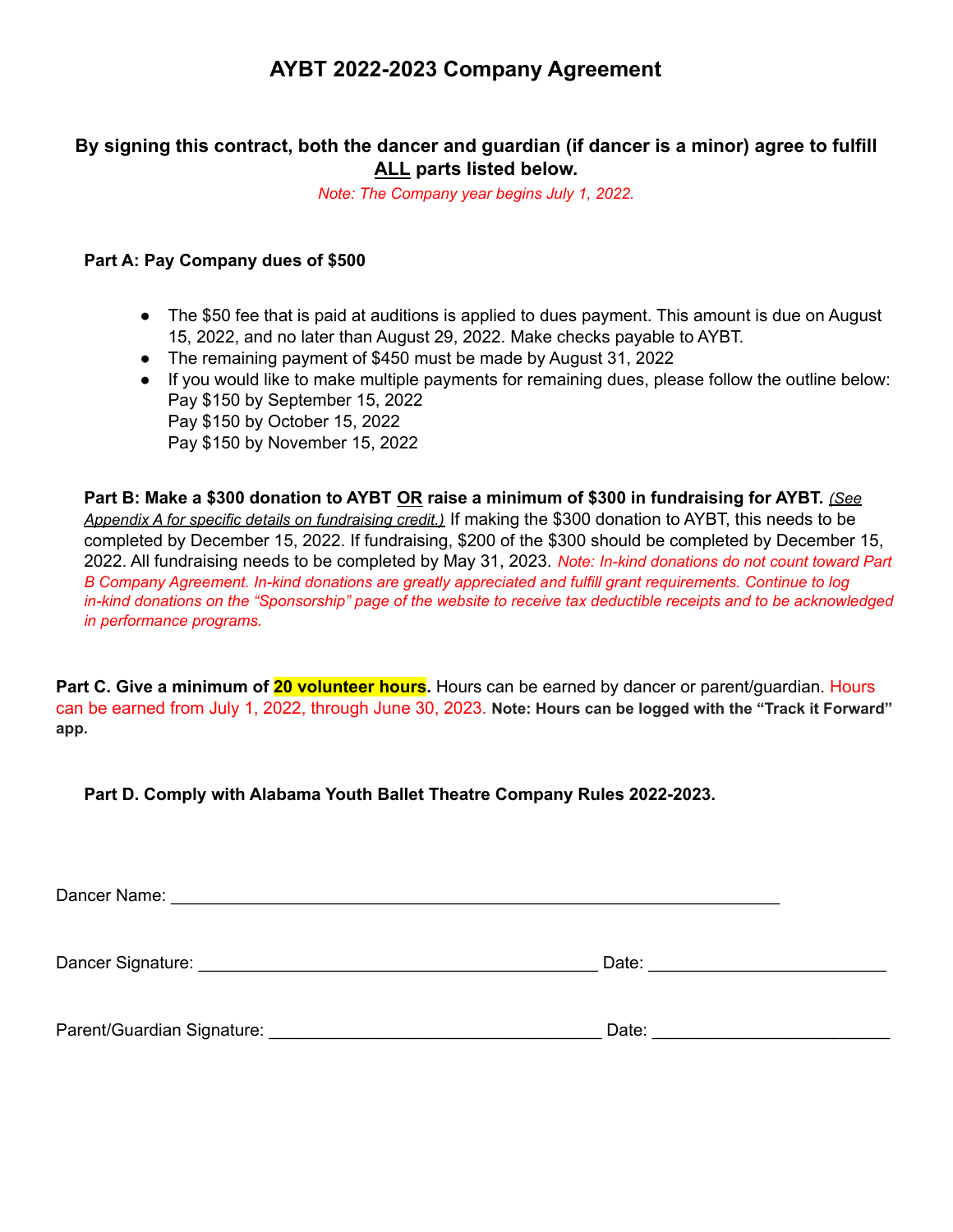# **AYBT 2022-2023 Company Agreement**

# **Appendix A**

## **Fundraising Options & Credit Earned**

If you are fundraising for Part B of the Company Agreement, below is a list of options that can be utilized to meet your commitment. Anything that is raised above and beyond the minimum requirement is greatly appreciated. You are not required to participate in all activities, but you are encouraged to do as much as possible. 100% of the money raised is put back into AYBT's program to support dancers. Periodic statements will be provided to let you know where you stand regarding your fundraising goal. Remember, \$200 of your \$300 needs to be earned by December 5, 2020. Other fundraisers may be made available throughout the year. Any fundraising questions or ideas should be directed to [bravo@aybtheatre.org](mailto:bravo@aybtheatre.org)

| <b>Time Frame</b>    | <b>Fundraiser</b>                                                                                                  | <b>Company Credit Earned</b>               |
|----------------------|--------------------------------------------------------------------------------------------------------------------|--------------------------------------------|
| March/April          | <b>Spring Plant Sale</b>                                                                                           | 40% of total amount sold                   |
| August               | Mum Plant Sale                                                                                                     | 40% of total amount sold                   |
|                      |                                                                                                                    |                                            |
| Prior to November 1  | Program Ad Sale                                                                                                    | 50% of package sold for NEW<br>advertisers |
| November             | Poinsettia Plant Sale                                                                                              | 40% of total amount sold                   |
| Prior to either show | Making a group sale to one<br>organization for one show* (youth<br>group, nursing home, homeschool<br>group, etc.) | \$20 credit                                |
| Prior to either show | Obtaining a gift certificate valued<br>at \$25 or more for boutique raffle                                         | \$10 credit                                |
| Anytime              | Obtain monetary gifts to AYBT                                                                                      | 100% of donation paid                      |

\*No company credit can be earned for group sales of mixed orders (i.e., multiple shows, multiple families). Group sales *are defined as a minimum of twenty tickets sold.*

Example: Sell \$280 of Poinsettias = \$112 fundraising credit

Secure \$50 gift certificate for boutique raffle - \$20 fundraising credit

Sell of \$115 Mums = \$46 fundraising credit

Organize a youth group to see Nutcracker = \$50

Total by December 1 = \$228 fundraising credit

Sell \$180 of Spring Plant = \$72 fundraising credit

Total Fundraising Credit = \$300 (Part B of Company Agreement fulfilled)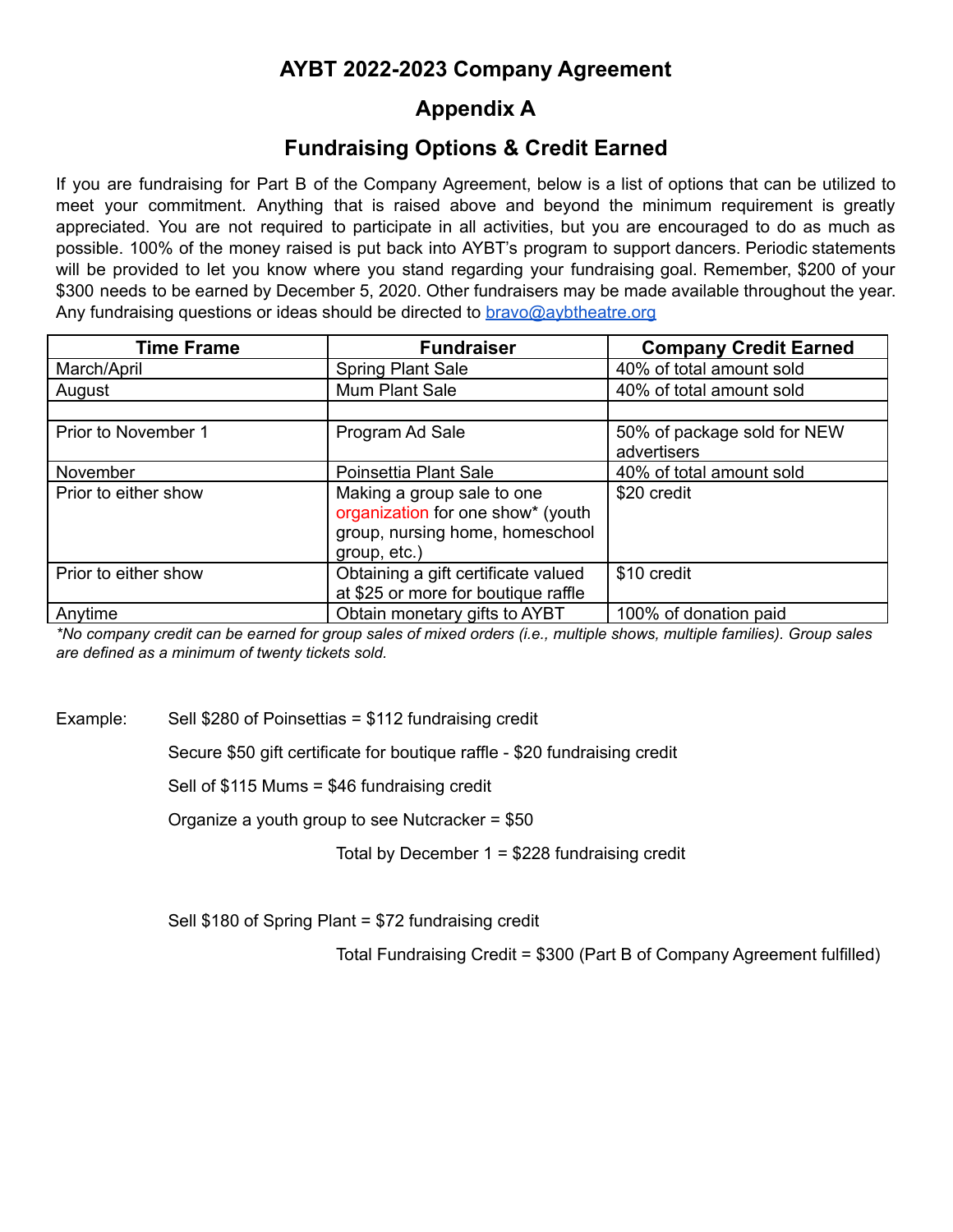### **Other Very Important Information**

- Pilates/Conditioning is strongly recommended by the Artistic Directors for all company dancers. It builds strength and prevents injury. It is also a great warm-up for company practice. It is held on Saturdays from 9:30-10 AM during the company season. The cost of Pilates/Conditioning is \$50 per semester. If you pay for the entire year in one payment, it is \$90 if this is paid by Sept. 15, 2022.
- AYBT's Liturgical Company is directed by Alicia Wright and meets two Fridays a month (subject to change). If you are a member of AYBT's Company and you would like to join AYBT's Liturgical Company, the fee is an additional \$25 annually.
- All in-kind and monetary donations should be recorded via Track it Forward, or in the office using the supplied forms. Volunteer hours must be logged to receive credit as required on AYBT's 2022-2023 Company Agreement.
- Company class & prep for Nutcracker auditions begins TO BE ANNOUNCED dates and times.
- Nutcracker Company auditions TO BE ANNOUNCED.

#### **General Guidelines for Scholarship Applications, Appendix B**

- Scholarship applications may be obtained at the AYBT office.
- Only one dancer can be listed per scholarship application.
- Scholarships do not automatically renew each year. A new application must be submitted annually.
- Scholarship applications contain confidential information and should NOT be openly discussed with other company members and/or parents.
- Dancer must attend company auditions, and a parent/quardian must attend the required parent meeting on audition day. **Scholarship applications** must be turned in to David Herriott by **August 30, 2022**. Failure to comply with this deadline may result in not qualifying for a scholarship.
- You may apply for a scholarship for Part A **OR** Part B of the company agreement. No dancer is eligible for a scholarship for both parts. Part C and D are mandatory for everyone.
- Only households that contain more than one AYBT company dancer are eligible for a scholarship for Part B. The first dancer is expected to fundraise in full, and other dancer(s) may be eligible for a discounted amount of fundraising.
- Parent/Guardian and dancer must fulfill all obligations for Part C, volunteer hours. Failure to comply will make the dancer ineligible for future scholarship applications.
- Scholarships may be awarded in full or in part depending on the number of applicants each year, directors' advice, annual budget, and approval by the AYBT Board of Directors.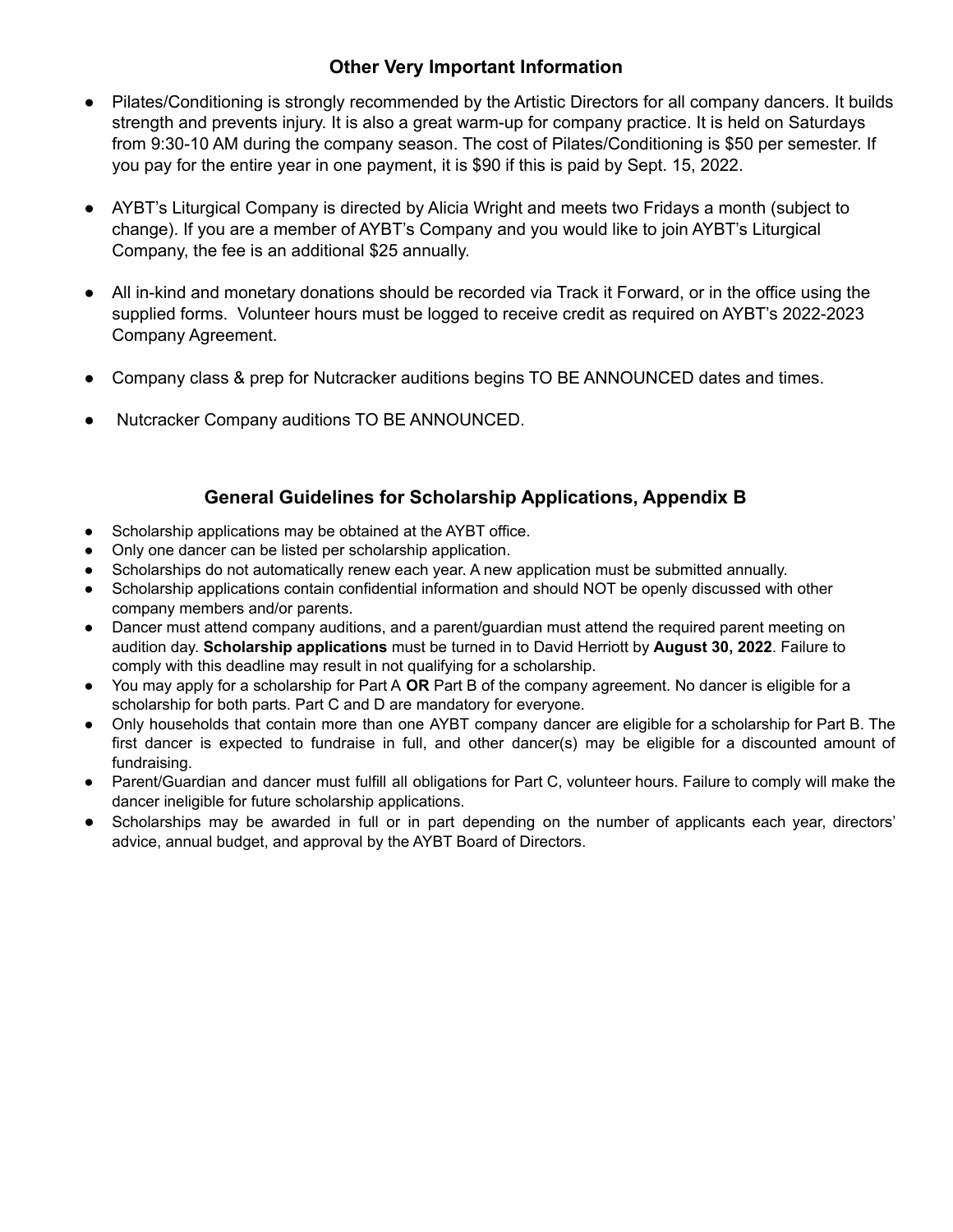## **Alabama Youth Ballet Theatre**

### **Company Rules**

- 1. Girls auditioning for the senior company must have had 2 years of pointe work and for the junior company at least  $\frac{1}{2}$  a year of pointe. Note: In extreme circumstances, a member may be waived from the pointe requirement, but may be limited in casting. Boys and girls must be at least 11 years old for the junior division and 13 for the senior division.
- 2. Members will be selected by annual audition at a date to be designated by the directors. Make-up auditions and extra auditions may be held at the discretion of the Artistic Directors.
- 3. Minimum class requirements in addition to company class: All company members must take 2 flat technique classes and 1 pointe (for girls) class per week with senior members needing a 4<sup>th</sup> class each week which may be from any of the disciplines offered by AYB. Special arrangements may also be made for the 4<sup>th</sup> class to be taken elsewhere. It is recommended that all members take more than the minimum number of classes. Boys are encouraged to take more but are only required to take 2 ballet classes per week. Note: In extreme circumstances, a member may be allowed to take fewer than the required number of classes but cannot rise above apprentice level until the regular requirements can be met.
- 4. Company members must stay in shape during the summer. Summer class requirements are at least one week of a summer intensive and two classes per week.
- 5. Apprentice status is given when a member shows promise for the company, but whose technique may be too weak in certain areas for regular membership. For performances, apprentices will be cast, but are not given priority.
- 6. Company members must attend 80% of their required classes each month. Anyone not meeting this requirement 2 months in a row will be given apprentice status and be dismissed from the company after 3 months. Missed classes must be made up.
- 7. Company class will be held once a week and is required. Members may not miss more than one day of company class or scheduled rehearsals per month. (Adjustments may be made for flu or other lengthy illness or injury.) Excessive absence may result in not being allowed to perform. Two missed rehearsals in a month may result in understudy status and three may result in dismissal from the cast.
- 8. When assigned as an understudy, members are expected to attend rehearsals and learn roles along with other cast members. Understudies function as "insurance" in case of the illness or injury of a cast member. All members are encouraged to learn all parts.
- 9. Company members are expected to be punctual and properly prepared for class or rehearsal. This includes proper dress and hair for class and rehearsal and being warmed up before rehearsal if no warmup class is available.
- 10. Company members must meet fundraising and volunteer requirements. Please refer to Company Dues form for details. Dancers may be required to attend one out of town dance festival, if scheduled to perform, at their own expense. It is highly recommended that all dancers attend the Alabama Dance Festival weekend in January.